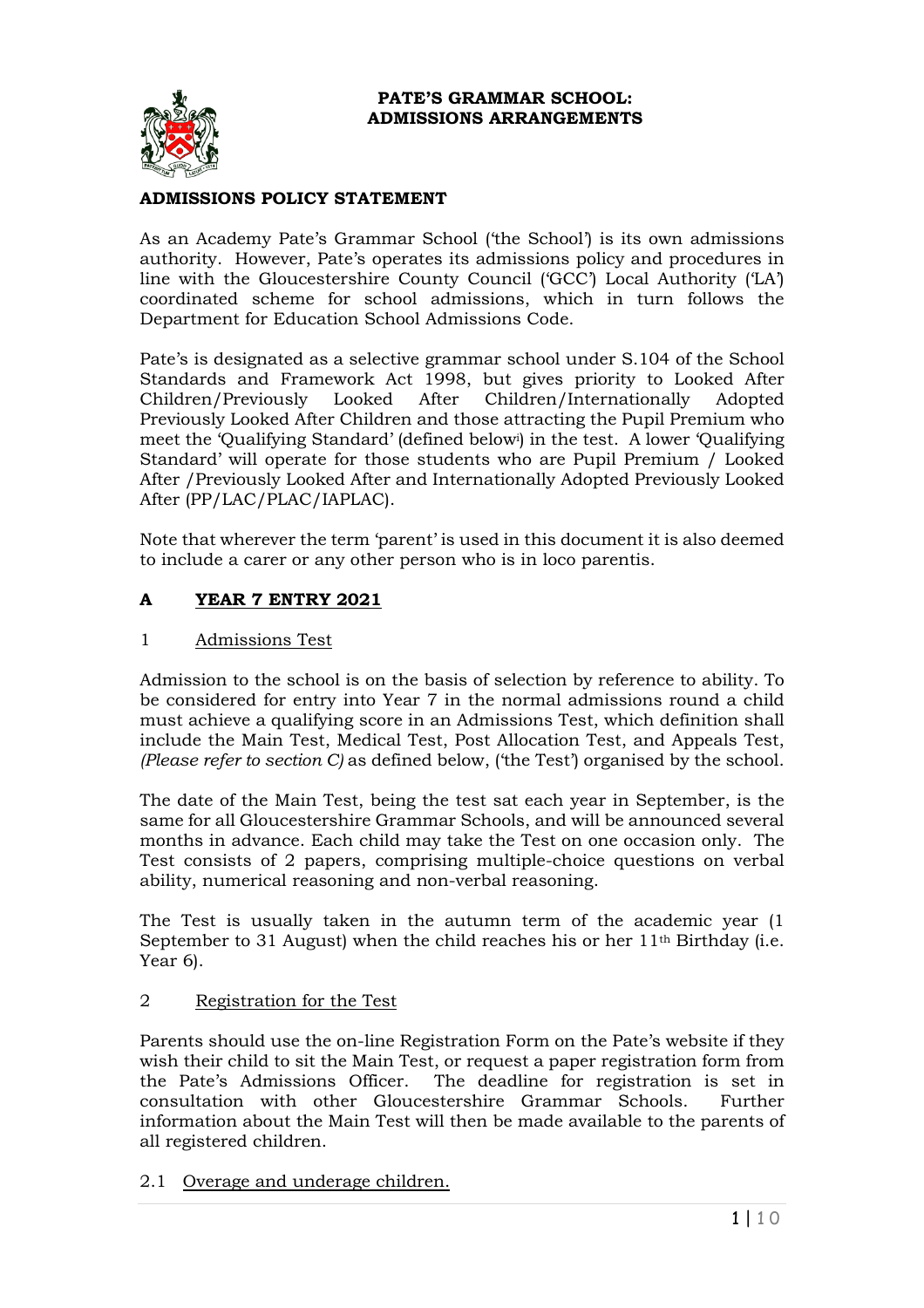Any application on behalf of a child seeking admission out of their normal age range should notify the school on making the application to register for the test.

If a child is outside this normal age range the following criteria will be applied.

2.1.1 Underage children: to consider an application the school will require that the child's date of birth would place them no more than one academic year below the eligible cohort and that there is a letter of support from the head of the child's primary school confirming that the child has studied the correct curriculum for the eligible cohort.

2.1.2 Overage children: it will not be possible for an overage child to be admitted unless there are exceptional circumstances. Lifestyle or educational choices made by the parents will not be considered an exceptional circumstance.

The School will consider each application in the light of the circumstances and in the best interests of the child concerned.

If a place is offered it must be taken up for the next academic year.

Any application from a child outside the normal age range will be considered by the Admissions Review Group (ARG) whose decision as to whether to permit a child to sit the test will be final.

# 2.2 Equality

The School acts at all times in accordance with the Equality Act 2010 and will therefore consider a request for reasonable adjustments from the parents of any disabled child who wishes to attend the school for the Test. Parents should notify Pate's when they register if their child will need additional support on Test day.

## 3 Taking the Test

The 400 children applying who live nearest to the School will take the Main Test at Pate's on the appointed date. For those living further from the School arrangements will be available as follows:

- 3.1 Tests at other venues
- **• Elsewhere in Gloucestershire:** as all Gloucestershire Grammar Schools use the same Test and testing process, a child who wishes to apply for Pate's will be able to sit the Test at another grammar school more local to them. On registration, parents will be able to specify that they wish to share the results with the other Grammar schools.
- **• Outside of Gloucestershire:** In order to safeguard the credibility of the Test, if a student takes the same Test on more than one occasion (i.e. in different counties on different dates) then the first sitting shall be taken as the Test score and any place offered will be on the basis of that score. For the avoidance of doubt, where a place is offered on the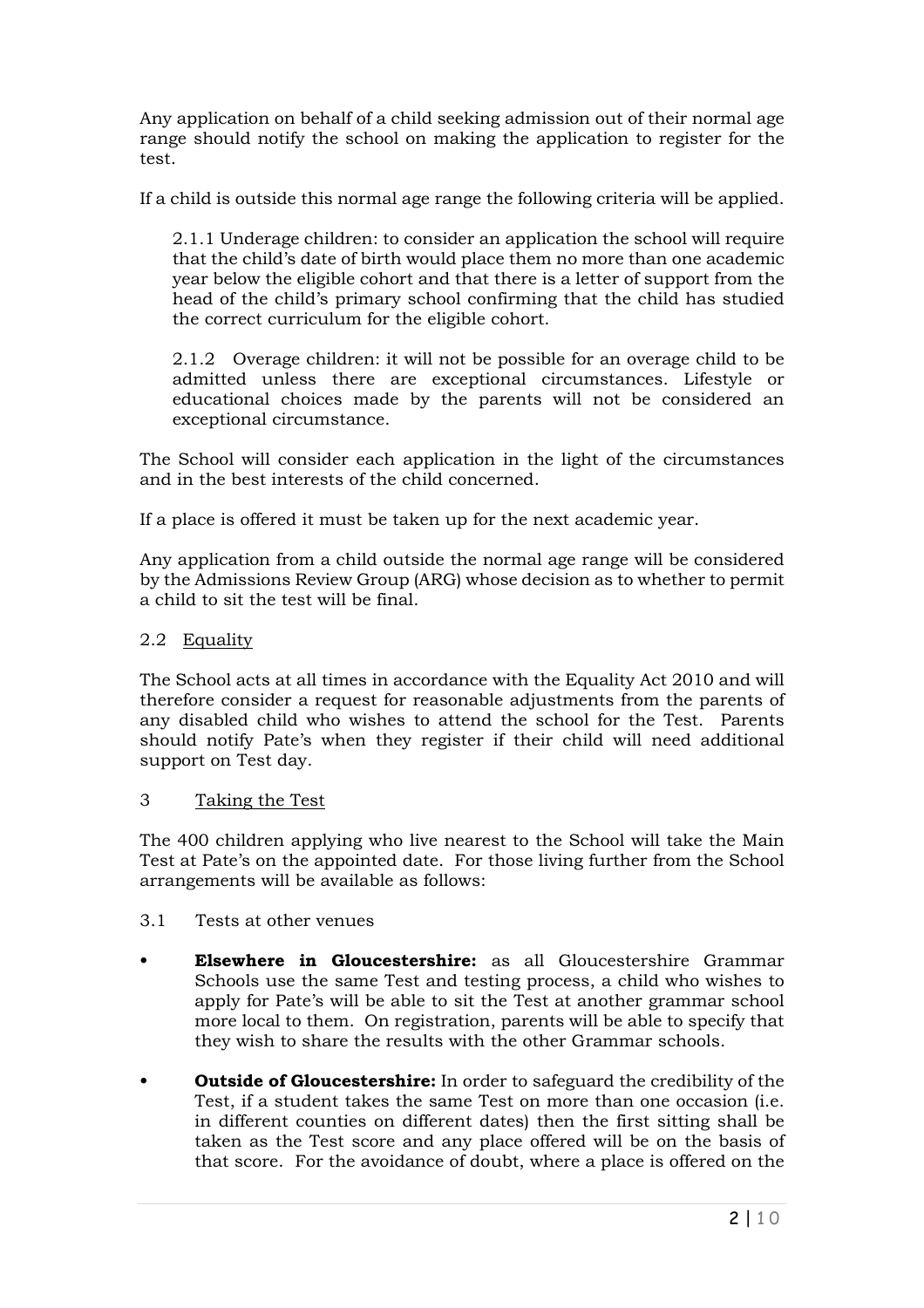basis of incorrect, fraudulent or misleading information the school may withdraw that offer.

## 3.2 Medical Test

If a child who has registered for the Main Test suffers illness, accident, or sudden bereavement, or there are other exceptional circumstances that mean a child cannot take the Test on the appointed day, parents must contact the Admissions Officer in advance (ideally some days before, but certainly before the Test begins) to explain the circumstances.

In such circumstances, the School may be able to organise a Medical Test, often a few days later. The School will require documentary evidence of the exceptional circumstances (e.g. a medical certificate). In the absence of such evidence, the child will not be permitted to take the Test.

### 3.3 Post Allocation Test

Only children registered for the Main Test will be permitted to sit a Medical Test, but children not registered for the Main Test may be permitted to take either a Post Allocation Test or an Appeals Test (*see below*).

3.3.1 A Post Allocation Test will be available (in March 2021) to those who failed to register for the Main Test and have decided through the LA's waiting list option process to seek a place at Pate's. Those wishing to take the Post Allocation Test must apply directly to the LA before the deadline, application forms can only be accessed on the GCC website.

Those taking a Post Allocation Test will only be eligible for a place if there are places available in Year 7 and they meet the Qualifying Standard. If there are no places available they will be placed on the waiting list.

3.3.2 An Appeals Test (for anyone wishing to qualify for a place on the Y7 waiting list) will be available (in April 2021), for those who are without a test score or those who are applying after the LA's reconsideration deadline. The Appeals Test will be held after the appeals deadline and before the appeals are heard. (*See Section B – Appeals*).

No child will be admitted to Year 7 without taking the Test or alternatively the Late Entry Test (if applicable). (*See Section C – In-Year (Year 7) and Later Entry Years (8-11)*).

## 4 Applying to Gloucestershire County Council as Local Authority

As Pate's operates within the LA coordinated admissions scheme, parents must make their application to GCC for a secondary school place, by completing the Common Application Form ('CAF') on-line, via the GCC website (paper version also available from them). To be considered for a place at Pate's parents **must** include the school as one of their ranked choices on the CAF if they have reached the Qualifying Standard. Failure to apply to the LA will mean that a child cannot be considered for entry in the initial admissions round which completes on 2 March 2021.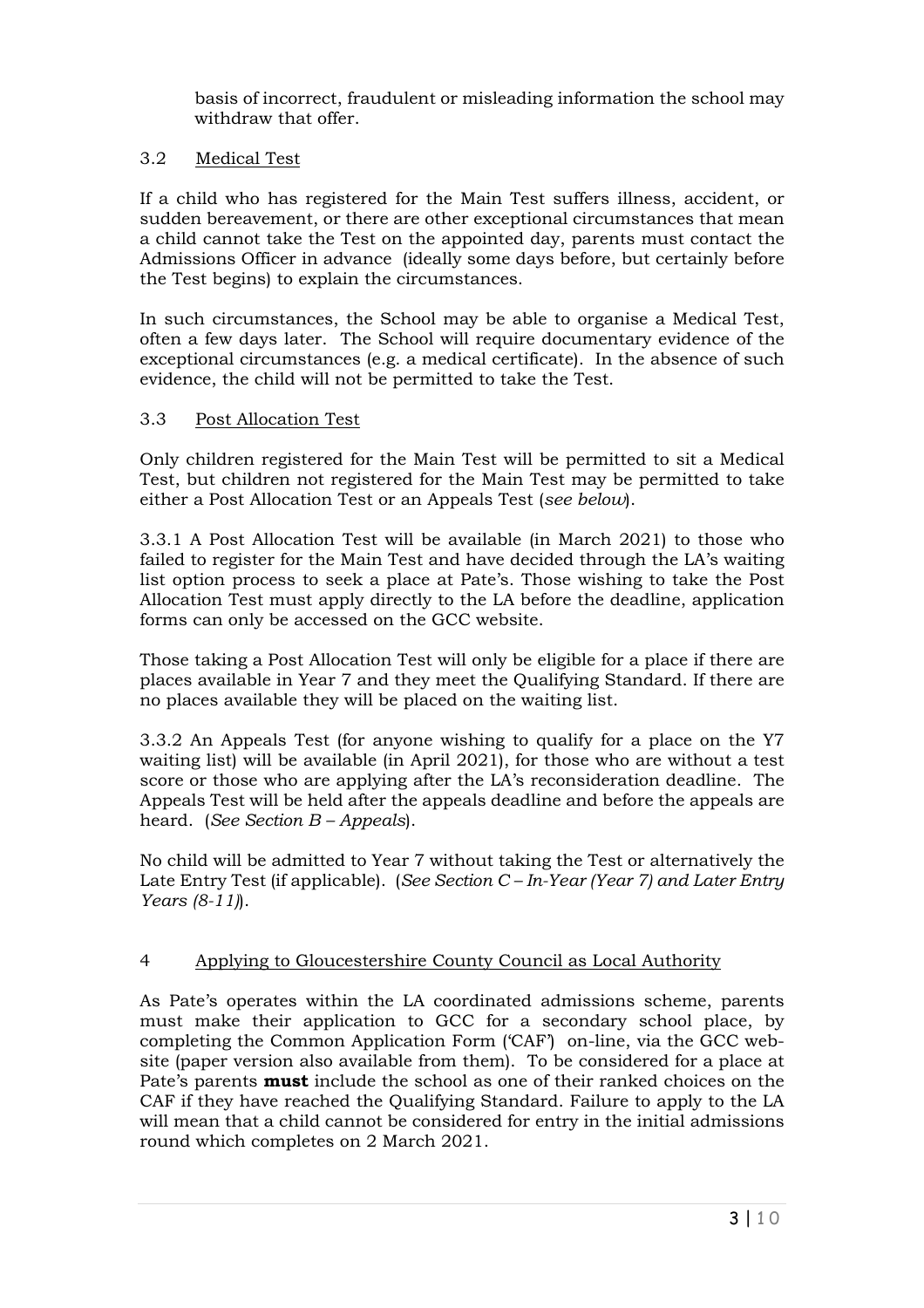## 5 Test results and LA application deadline

Information about each child's performance in the Test will be given to parents as soon as possible and certainly before the LA's deadline for submitting the CAF. Test performance can be used to help parents choose which schools to apply for, but notification that your child has met the Qualifying Standard does **not** constitute an offer of a place at Pate's: the school is not legally permitted to make such offers. It is the LA, under the coordinated admissions scheme, that has the legal responsibility to administer admissions.

The LA will offer one secondary school place to every eligible Year 6 child in the county on 2 March 2021. If a child meets the admissions criteria for more than one school, the LA will offer a place at the school for which his or her parents have expressed the highest preference on the CAF.

# 6 Admission to Pate's

The LA will allocate places based on Pate's admissions criteria to those children who meet the Qualifying Standard whose parents express a preference for Pate's in their CAF. Unless a CAF preference is registered, a place will not be allocated even if a child achieves a high enough Test score to qualify.

Pate's admissions criteria are as follows:

## 6.1 Number of places available

The number of places available for Year 7 entry in 2021, the Published Admission Number (or 'PAN') is 150. Pate's reserves the right to admit above PAN, for reasons of efficiency or to ensure fair treatment of equally qualified children, within the flexibility permitted in the School Admissions Code.

## 6.2 Qualifying Standard and Oversubscription Criteria

In order to be eligible for admission to the school, candidates must achieve the Qualifying Standard, to include minimum standards in each part of the test. This is not a pre-defined pass mark, but reflects a child's position in the rank order of standardised scores in the Admissions Test. Specifically, our standard 'Qualifying Group' will be the highest ranking 230 students. However, for those students attracting PP/LAC/PLAC/IAPLAC, this will be lowered to 460 and these students will go to the top of the rank order as detailed below.

Where the number of applications exceeds the number of places available at the school, places will be offered in the following order:

- 1. Looked After Children/Previously Looked After Children/Internationally Adopted Previously Looked After Children (see page 9 for definition\*);
- 2. Children attracting Pupil Premium Children (see page 9 for definition\*\*);
- 3. Other 'qualified' children, in test rank order, until 150 places are filled.

## 6.2.1 Looked After Children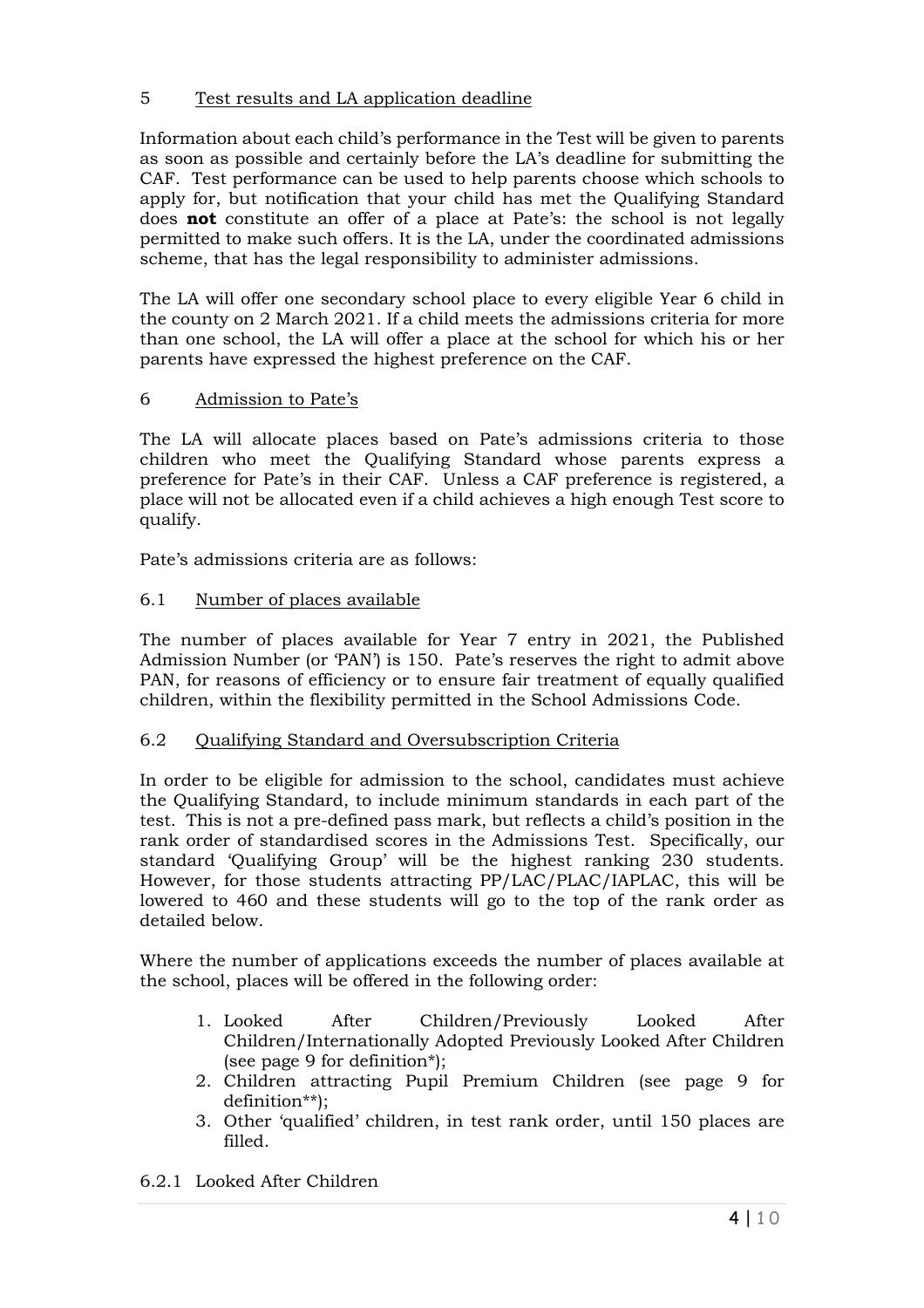A Looked After Child is a child who is in the care of the local authority or being provided with accommodation by the local authority in the exercise of their social service functions pursuant to section 22 of the Children Act 1989 at the time of making an application to the school.

A Previously Looked After Child is one who was, immediately after being a Looked After Child, either adopted under the Adoption Act 1976 or the Adoption and Children's Act 2002; or subject to a residency order under the Children Act 1989; or a child arrangement order under the Children and Families Act 2014; or a special guardianship order under s14A of the Children Act 1989.

An Internationally Adopted Previously Looked After Child is one who meets the adoption criteria described for a Previously Looked After Child and was immediately previously in the care of or accommodated by a public authority, a religious organisation, or any other provider of care outside England whose sole or main purpose is to benefit society (this includes children who were previously looked after in Wales, Scotland and Northern Ireland).

Where a child qualifies for a place under one of these oversubscription criteria, the School will require evidence of their entitlement.

### 6.2.2 Pupil Premium

The School will require independent and verifiable evidence of Pupil Premium entitlement in the requisite period from a reliable source such as a local authority. The evidence/supporting documentation needs to be sent to the testing school prior to sitting the test. This evidence/supporting documentation may be shared with all the grammar schools you elect to share with.

The school reserves the right to disqualify a child where an application has been made which contains incorrect, fraudulent or misleading information, or to refuse to admit the child if an offer has been made on that basis.

#### 6.3 Tie Breaks

If two or more children achieve the same total score (i.e. have the same Test ranking) their respective positions in the rank order, whether for entry in to Year 7 or in any subsequent year, will be determined by closeness to school (measured in a straight line from the front door of the child's address at registration, to the front entrance of Pate's).

Any issues arising from the testing process or application of tie-break criteria will be considered and resolved by the ARG.

#### 6.4 Waiting list arrangements

Children who achieve the Qualifying Standard but are not offered a place in the initial LA allocation, because the year group has been filled, will be placed on a waiting list in the same rank order as achieved in the Test. The waiting list is administered by Pate's and will be maintained for the relevant year group until 31 December 2021. Any place that becomes vacant **after** the LA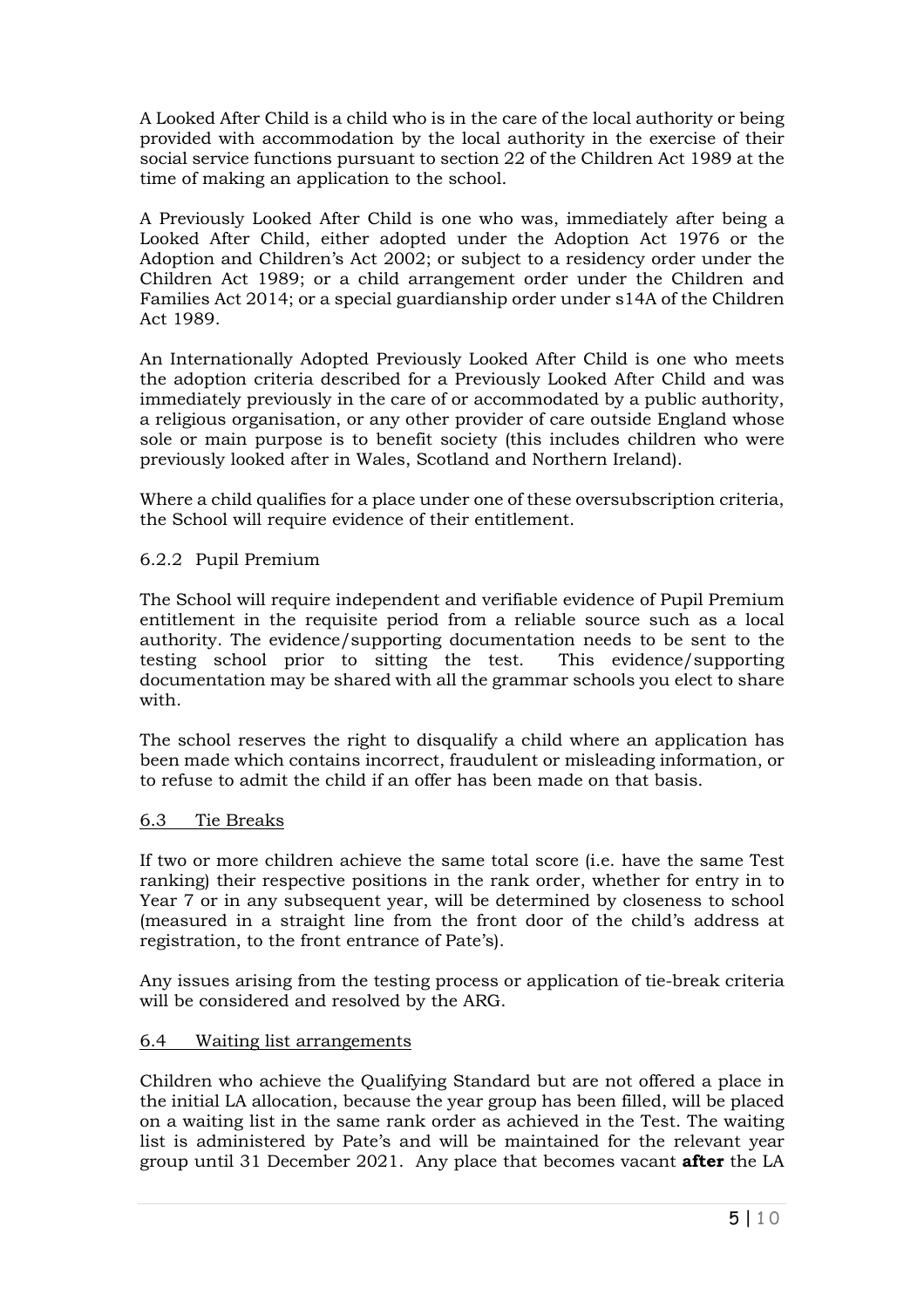allocation process is complete but before the 1 January 2022 will be offered to the child who at the date of the vacancy is at the top of the waiting list.

The waiting list is only used to fill spaces in Year 7.

If a child has achieved the Qualifying Standard and his or her parents wish them to be considered for admission in later years up to and including Year 10 they must notify the School in writing on or before 30 April 2022 that they wish to be noted in the Register of Interest. There will be no rank order in the Register of Interest.

No waiting list for Year 7 entry will be maintained after 31 December 2021.

No waiting list will be maintained for any other year group.

# **B. APPEALS**

Parents whose child has applied to be admitted to Pate's but has not been offered a place, either in Year 7 or any other year group, are entitled to appeal against that decision to an independent Appeals Panel. Information about the appeals process is available from the Pate's website, or by contacting the Admissions Officer at Pate's.

Year 7 Appeals as part of the main admissions process.

The deadline by which appeals are to be lodged for Year 7 entry will be notified to parents when places are offered by the LA in March. Parents wishing to appeal must register for their appeal, ahead of the deadline, by submitting an Appeals Registration form (available to download from the Pate's website, or from the Admissions Officer at Pate's) and (if their child does not have a test rank) for an Appeals Test. The school will make arrangements for an Appeals Test in April 2021 and will thereafter convene an independent panel to hear all appeals together as quickly as possible thereafter.

#### Later appeals

Appeals for entry into years 8-11 will be arranged as circumstances permit.

No child will be admitted to Years 7-11 without taking the Test or alternatively the Late Entry Test (if applicable). See Section C – *In-Year (Year 7) and Later Entry Years (8-11).*

## **C IN-YEAR (Year 7) AND LATER ENTRY (Years 8-11)**

Parents moving into the area, or whose child has **not** previously taken the Test but would like their child to be considered for admission, should contact the Pate's Admissions Officer, who will, if requested, note the details of the child on the Register of Interest.

If a place becomes available in year 7, after 31 December in the year of that year group's entry, or at any time in any subsequent year, those who have registered an interest will be invited to sit a test ("the Late Entry Test") to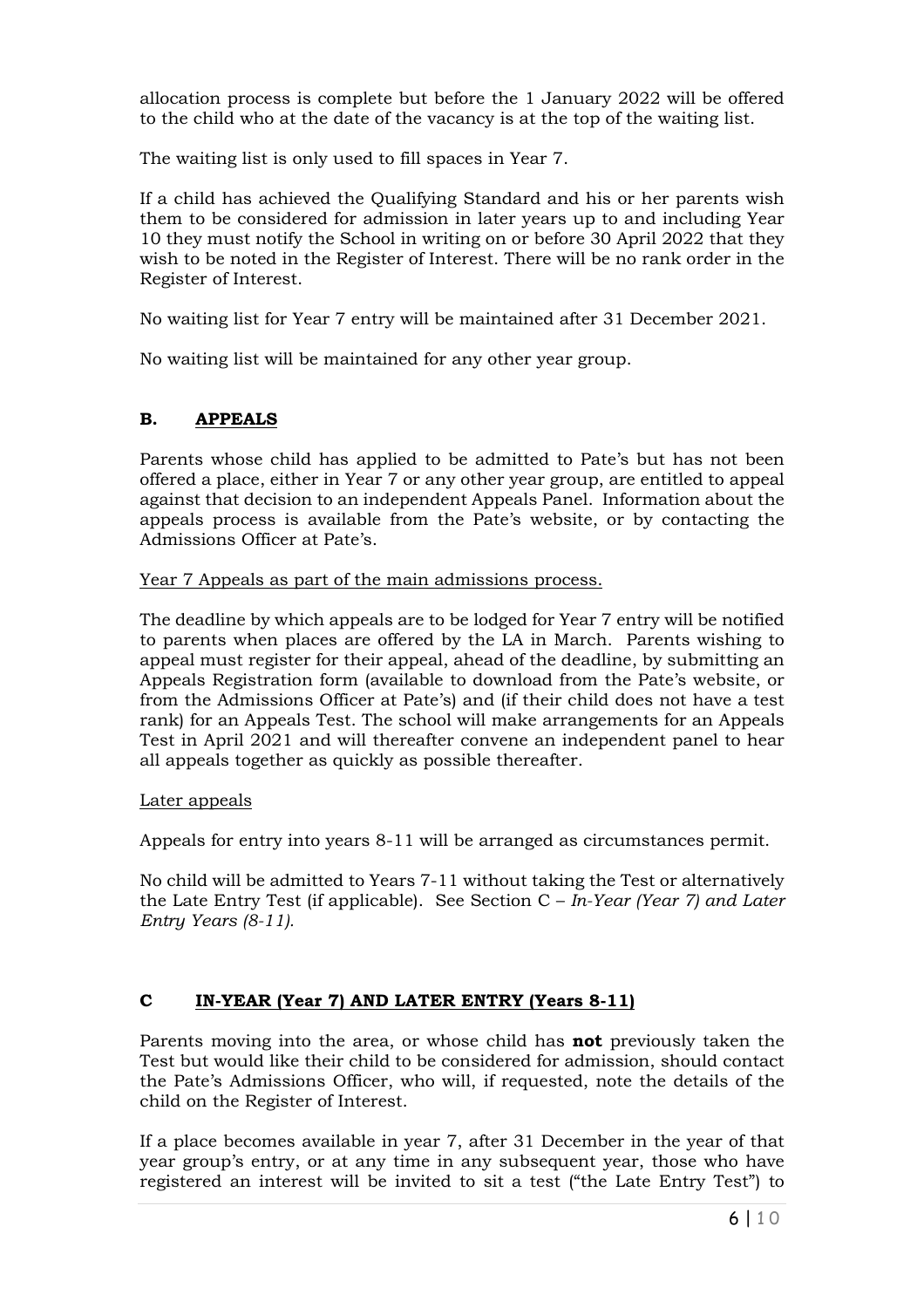determine whether they can be offered the place. To qualify the applicant must demonstrate that they are of a suitable academic standard. Any place or places available (up to the Published Admissions Number) will be offered to those who sit the Late Entry Test in rank order as determined by the results in that test.

Pate's has signed up to the In-Year Fair Access Protocols. This means that if the school is directed by the LA to admit a vulnerable child into Year 7, or subsequently, and that child meets the Pate's academic admissions criteria, he or she would take precedence for entry over any child on the Waiting List and would be placed at the top of the list of those taking the Late Entry Test.

# **D ENTRY INTO THE SIXTH FORM (Year 12 entry) – SEPTEMBER 2021**

Pate's welcomes applications from both internal and external students who wish to join the Pate's Sixth Form for their post-16 education. The minimum qualifying academic requirements apply equally to both internal and external applicants.

## 1 Admissions Number

The school offers a minimum of 220 places for entry into the Sixth Form each year. In a typical year about 130 internal students will qualify to enter the Sixth Form, leaving a minimum of 90 further places for external students.

The Admissions Number may be exceeded if that enables Pate's to improve the viability of projected teaching group sizes in minority subjects (i.e. to preserve a broad curriculum and for reasons of efficiency) and if it means that the number of students attracting PP/LAC/PLAC/IAPLAC can be increased.

## 2 Admissions Process

All applicants must complete the relevant application form, available from the Pate's Sixth Form website, and return it in time to meet the published deadline. Late applications may be considered if circumstances permit. Provisional offers will be made by the end of April each year to those meeting the admissions criteria laid out below, and places confirmed in August

Internal applicants will be notified on GCSE results day whether or not they have a confirmed Sixth Form place.

External applicants who hold a provisional offer should contact Pate's as soon as results are published, to notify their grades and confirm that they are still interested in taking up a place. Provided they have met the entry criteria set out in their offer letter, a place can usually be confirmed immediately.

There is the right of appeal to an independent appeals panel if a Sixth Form place is not offered. The Pate's Sixth Form Manager can provide all relevant information and guidance, on request.

# 3 Admissions Criteria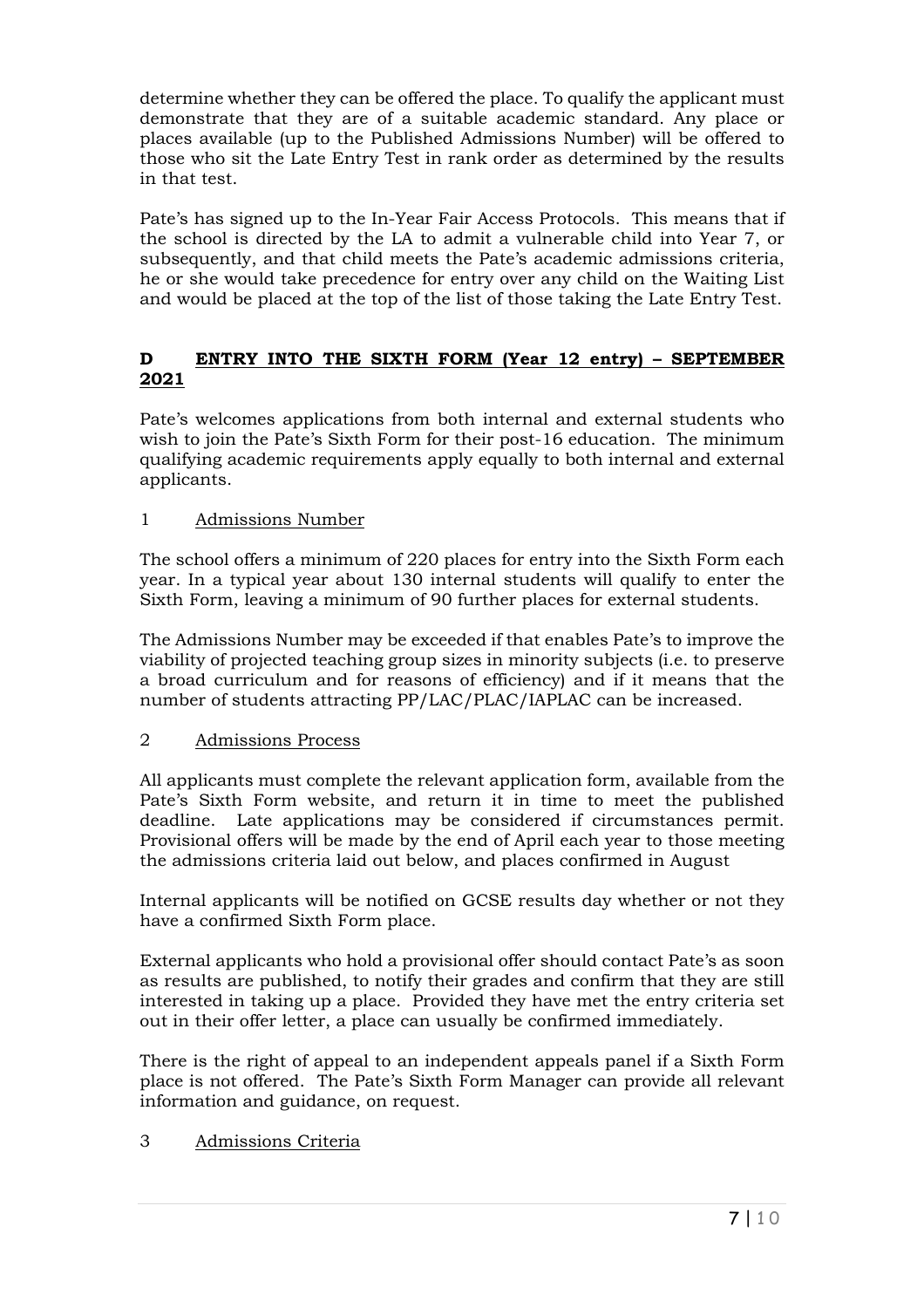For admission to the Pate's Sixth Form each student must have as a minimum a total 'points' score across their best 8 GCSE grades which matches or exceeds the minimum published in the relevant Sixth Form Prospectus. The points' value of each of the 8 grades is derived as follows:

In all new – style grade  $9 - 1$  GCSE subjects, the grade is already numerical. In any old style grade A\* to G GCSE/IGCSE subjects:

 $A^*=8.5 A=7 B=5.5 C=4$ ;

In Mathematics and English a minimum score of 5 in both subjects;

Further the school will require a predicted GCSE grade of at least A or Score 7 in any subject to be studied at A level, as specified in the Sixth Form Prospectus.

### 4 Oversubscription criteria

In the event of oversubscription (i.e. in most years) offers will be made to external applicants on the basis of a combination of the following criteria:

- the extent to which predicted GCSE grade outcomes (as assessed by the Pate's team, taking into account academic information available at the point of application) exceed the minimum entry requirement; and
- each student's individual circumstances, including eligibility for pupil premium.

Priority will be given, where the school is oversubscribed, to those students attracting PP/LAC/PLAC/IAPLAC(see page 9 for definition) who meet the academic entry criteria. This group of students will be moved to the top of the list.

These criteria are used to identify those applicants who are best qualified for consideration for a Sixth Form place, who may be invited for a personal discussion with a senior member of Pate's staff. That discussion will **not** form part of the admissions process, but is intended to help the student ensure they are making a properly informed choice about the right school and subjects for them.

#### 5 Subjects on offer

The prospectus sets out the subjects delivered in the Sixth Form. While the school's policy is to offer a very broad curriculum, and every effort is made to accommodate any combination of A level subjects, places on a very few specific subject courses may be limited due to staffing constraints. If there are insufficient students applying for a specific subject to create a viable teaching group it may be necessary, in exceptional circumstances, to withdraw that subject from the options on offer.

## **E TRANSPORT POLICY**

Details of current school transport providers can be found on the Pate's website. Travel arrangements / contracts are agreed between transport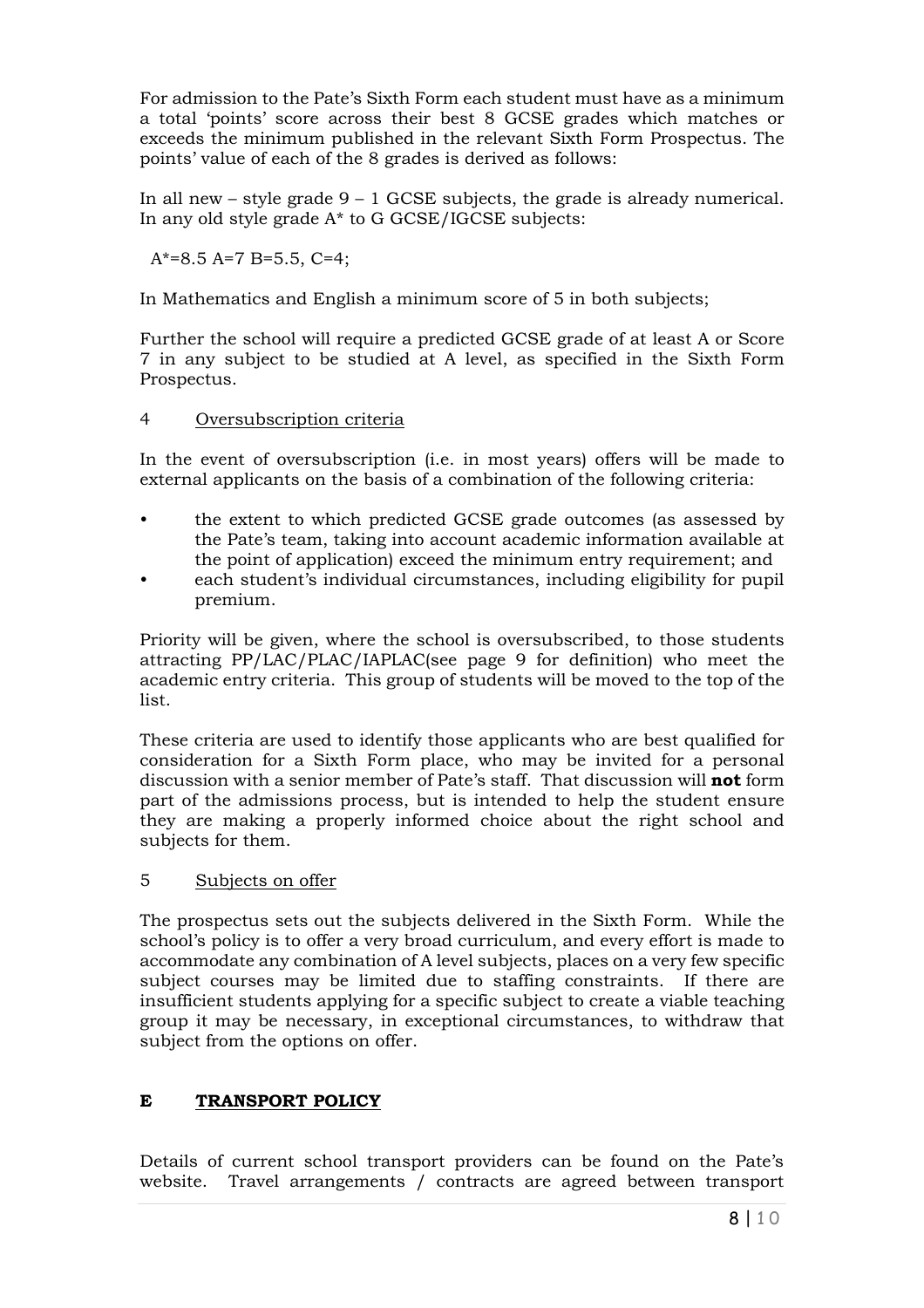providers and parents directly; the school is not involved at all in the provision of transport to and from school and has no jurisdiction in this area.

Some children living in Gloucestershire may be eligible to free travel with the assistance of a pass from the LA. However, most children and young people **do not** qualify for LA help with transport, therefore families need to have considered the cost of school transport for the full duration of a student's education. Pate's encourages the use of bus services, public transport and other sustainable methods of travel to and from the school.

# **F ROLE OF THE ADMISSIONS REVIEW GROUP**

The ARG is a sub-committee of the Full Governing Body (FGB). It comprises at least three Governors plus the Head Master, and is supported by the Clerk to the FGB. It has delegated authority to govern and monitor routine admissions policy and processes, and to reach judgements about how individual admissions cases should be managed. It is the ARG that will consider (for example) questions arising from: late registration; late tests; adjustment of Test arrangements or 6th form entry criteria necessary to ensure fair and equitable treatment of individuals whose specific (prior notified) physical or pastoral needs may have affected academic performance; and 6th form admission protocols.

Any particularly wide-ranging or contentious issues arising will be considered first by ARG, who will recommend a course of action to FGB for their final decision.

## **August 2021**

*<sup>\*</sup> A 'looked after child' ( 1 ) or a child who was previously looked after but immediately after being looked after became subject to an adoption ( 2 ) child arrangements order (residency order) ( 3 ) or special guardianship order ( 4) .* 

*<sup>(1)</sup> A 'looked after child' is a child who is (a) in the care of a local authority, or (b) being provided with accommodation by a local authority in the exercise of their social services functions (see the definition in Section 22(1) of the Children Act 1989) at the time of making an application to a school. In Gloucestershire, such children are referred to as Children in Care.* 

*<sup>(2)</sup> This includes children who were adopted under the Adoption Act 1976 (see section 12 adoption orders) and children who were adopted under the Adoption and Childrens Act 2002 (see section 46 adoption orders).*

*<sup>(3)</sup> This includes Internationally Adopted Previously Looked After Children, (including children who were previously looked after in Wales, Scotland and Northern Ireland)*

*Under the provisions of section 12 of the Children and Families Act 2014, which amend section 8 of the Children Act 1989, residence orders have now been replaced by child arrangements orders.* 

*<sup>(4</sup>) See Section 14A of the Children Act 1989 which defines a 'special guardianship order' as an order appointing one or more individuals to be a child's special guardian (or special guardians).* 

*<sup>\*\*</sup> Children attracting Pupil Premium are those who have been registered for free school meals at any point in the six years prior to the closing date for registration for the Test. The School will require independent and verifiable evidence of Pupil*